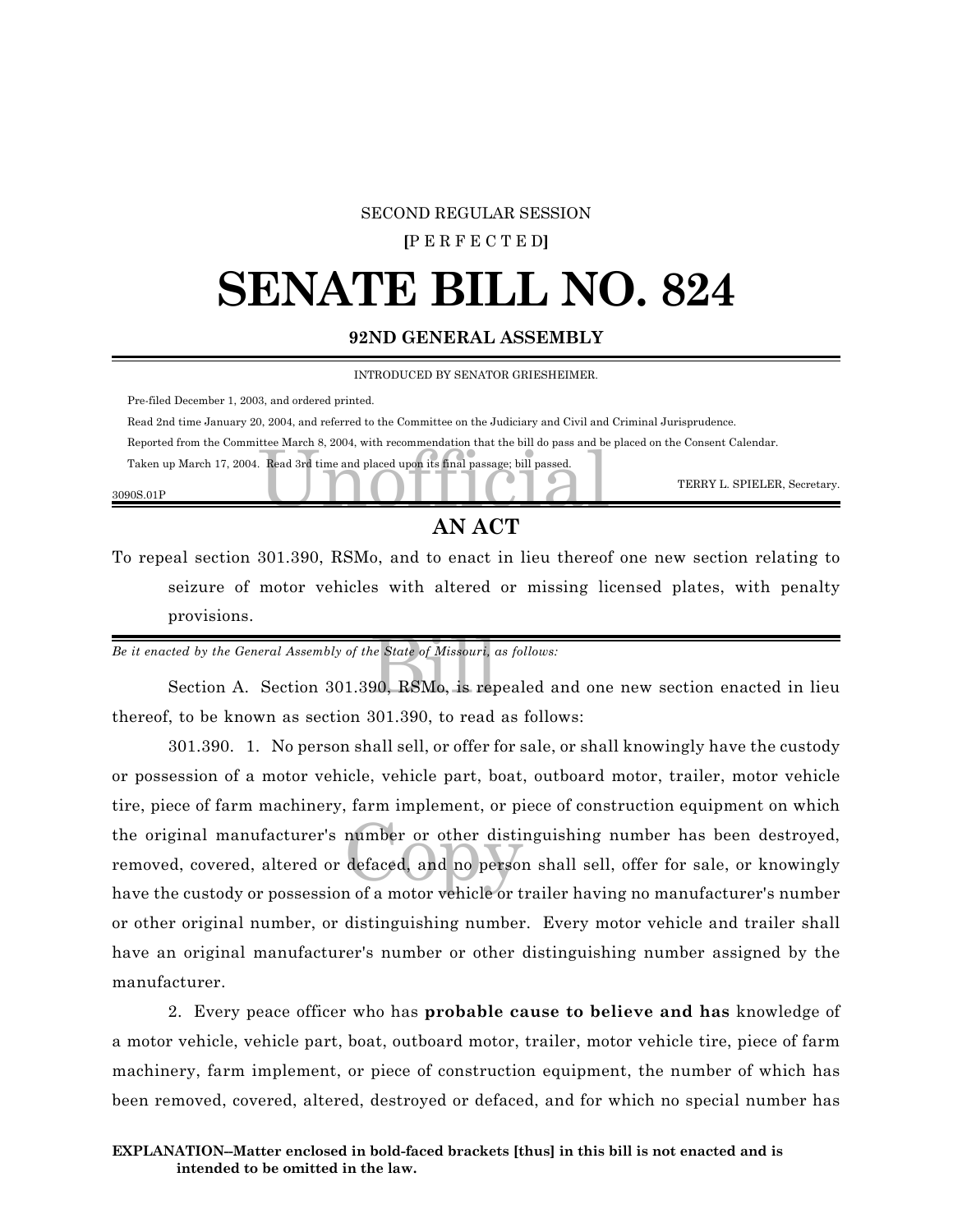been issued, shall **be authorized to** immediately seize and take possession of such motor vehicle, vehicle part, boat, outboard motor, trailer, motor vehicle tire, piece of farm machinery, farm implement, or piece of construction equipment, and may arrest the supposed owner or custodian thereof and cause prosecution to be begun in a court of competent jurisdiction. **[**All property seized under this subsection shall immediately be placed in the custody of a court of competent jurisdiction.**]**

shall be released from the custody of the cour<br>by the director of revenue on an applicat<br>ourt. 3. The **[**court**] law enforcement authority having seized it** shall retain custody of the motor vehicle, vehicle part, boat, outboard motor, trailer, motor vehicle tire, piece of farm machinery, farm implement, or piece of construction equipment pending the prosecution of the person arrested**[**, and in case such person**]. If the person arrested should** be found guilty, such motor vehicle, vehicle part, boat, outboard motor, trailer, motor vehicle tire, piece of farm machinery, farm implement, or piece of construction equipment shall **[**remain in**] be transferred to** the custody of the court until the fine and costs of prosecution **[**shall be**] are** paid. No property shall be released from the custody of the court until a special number shall have been issued by the director of revenue on an application of the supposed owner, approved by the court.

manner provided<br>nent shall contain<br>iler, motor veh farm implement, or pit<br>thereof until he shall f 4. In case such fine and costs not be paid within thirty days from the date of judgment, the court shall advertise and sell such motor vehicle, boat, outboard motor, vehicle part, trailer, motor vehicle tire, piece of farm machinery, farm implement, or piece of construction equipment in the manner provided by law for the sale of personal property under execution. The advertisement shall contain a description of the motor vehicle, vehicle part, boat, outboard motor, trailer, motor vehicle tire, piece of farm machinery, farm implement, or piece of construction equipment and a copy thereof shall be mailed to the director of revenue. The proceeds of such sale shall be applied, first, to the payment of the fine and costs of the prosecution and sale, and any sum remaining shall be paid by the court to the owner, and the motor vehicle, vehicle part, boat, outboard motor, trailer, motor vehicle tire, piece of farm machinery, farm implement, or piece of construction equipment shall not be delivered to the purchaser thereof until he shall first have secured a special number from the director of revenue, on the application of the purchaser, approved by the court.

5. If at any time while such motor vehicle, vehicle part, boat, outboard motor, trailer, motor vehicle tire, piece of farm machinery, farm implement, or piece of construction equipment remains in the custody of the court **or law enforcement authority having seized it**, the true owner thereof shall appear and **[**establish his title thereto**] prove** to the satisfaction of the court **or law enforcement authority proper ownership of and entitlement to said item**, **[**the same**] it** shall be returned to the owner after he has obtained from the director of revenue a special number, on application made by the owner.

6. Violation of any provision of this section is a class D felony.